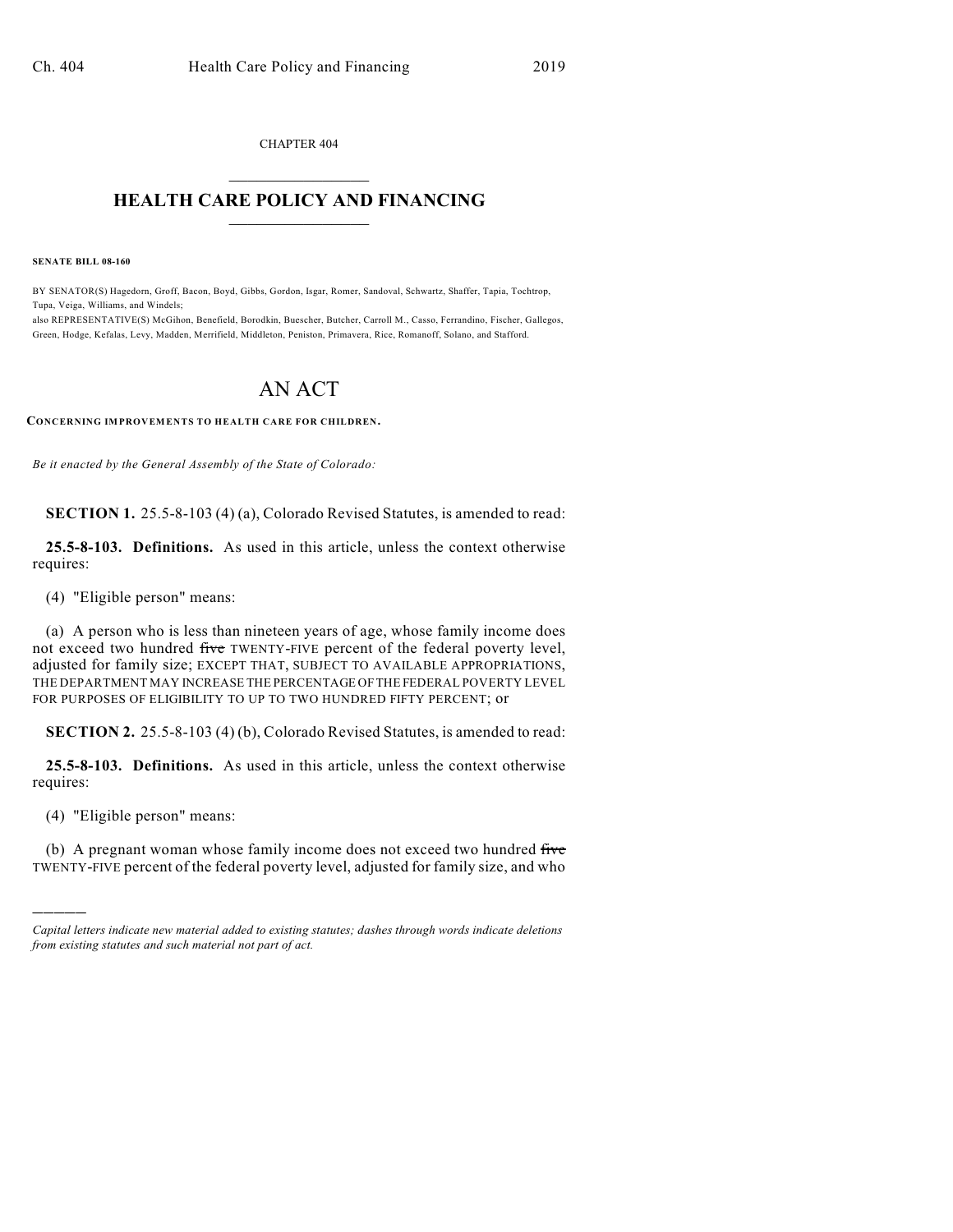is not eligible for medicaid; EXCEPT THAT, SUBJECT TO AVAILABLE APPROPRIATIONS, THE DEPARTMENT MAY INCREASE THE PERCENTAGE OF THE FEDERAL POVERTY LEVEL FOR PURPOSES OF ELIGIBILITY TO UP TO TWO HUNDRED FIFTY PERCENT.

**SECTION 3.** 25.5-8-105 (2), Colorado Revised Statutes, is amended to read:

**25.5-8-105. Trust and supplemental settlement moneys account - created.** (2) (a) Except as provided for in subsection (4) of this section, all or a portion of the moneys in the portion of the trust that is not the supplemental tobacco litigation settlement moneys account shall be annually appropriated by the general assembly for the purposes of this article and shall not be transferred to or revert to the general fund of the state at the end of any fiscal year.

(b) NOTWITHSTANDING THE PROVISIONS OF PARAGRAPH (a) OF THIS SUBSECTION (2), MONEYS IN THE PORTION OF THE TRUST THAT IS NOT THE SUPPLEMENTAL TOBACCO LITIGATION SETTLEMENT MONEYS ACCOUNT MAY BE USED TO PAY THE STATE'S PORTION OF ANY COMPUTER SYSTEM CHANGES NECESSARY TO EXPAND ELIGIBILITY IN THE PLAN.

**SECTION 4.** 25.5-8-107 (1) (a), Colorado Revised Statutes, is amended BY THE ADDITION OF A NEW SUBPARAGRAPH to read:

**25.5-8-107. Duties of the department - schedule of services - premiums copayments - subsidies.** (1) In addition to any other duties pursuant to this article, the department shall have the following duties:

(a) (III) IN ADDITION TO THE ITEMS SPECIFIED IN SUBPARAGRAPHS (I) AND (II) OF THIS PARAGRAPH (a) AND ANY ADDITIONAL ITEMS APPROVED BY THE MEDICAL SERVICES BOARD, THE MEDICAL SERVICES BOARD SHALL INCLUDE MENTAL HEALTH SERVICES THAT ARE AT LEAST AS COMPREHENSIVE AS THE MENTAL HEALTH SERVICES PROVIDED TO MEDICAID RECIPIENTS IN THE SCHEDULE OF HEALTH CARE SERVICES.

**SECTION 5.** 25.5-8-109 (5) (a) (I), Colorado Revised Statutes, is amended to read:

**25.5-8-109. Eligibility - children - pregnant women.** (5) (a) (I) A pregnant woman whose family income exceeds one hundred thirty-three percent of the federal poverty level but does not exceed two hundred five percent of the federal poverty level THE APPLICABLE LEVEL SPECIFIED IN SECTION 25.5-8-103 (4) (b) shall be presumptively eligible for the plan. Once determined eligible for the plan, a pregnant woman shall be considered to be continuously eligible throughout the pregnancy and for the sixty days following the pregnancy, even if the woman's eligibility would otherwise terminate during such period due to an increase in income. Upon birth, a child born to a woman eligible for the plan shall be eligible for the plan and shall be automatically enrolled in the plan in accordance with the eligibility requirements for children specified in subsection (4) of this section.

**SECTION 6. Appropriation.** (1) In addition to any other appropriation, there is hereby appropriated, to the department of health care policy and financing, information technology contracts and projects, for information technology contracts,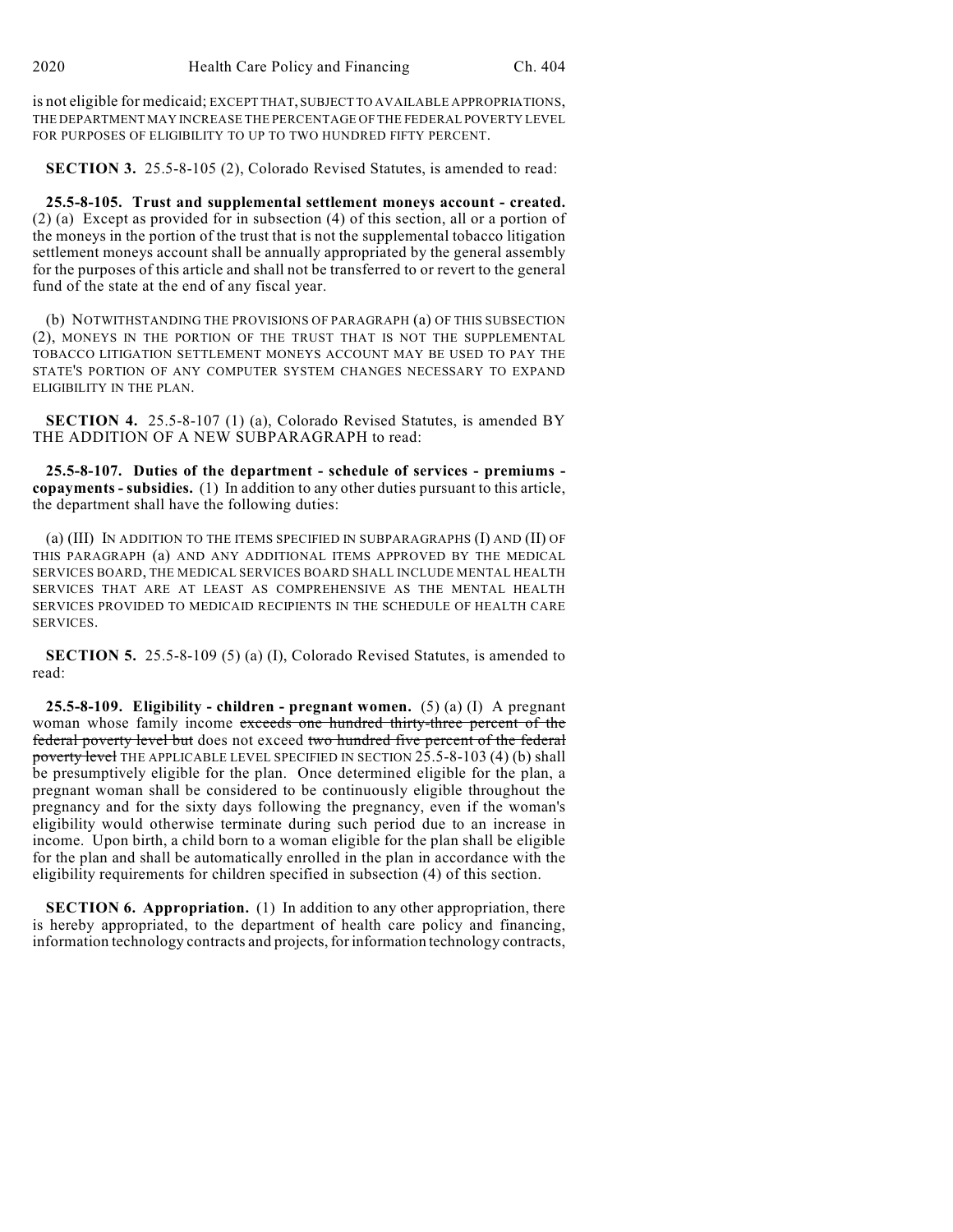for the fiscal year beginning July 1, 2008, the sum of sixty-four thousand three hundred eighty-six dollars (\$64,386) cash funds, or so much thereof as may be necessary, for the implementation of this act. Said sum shall be from the children's basic health plan trust fund created in section 25.5-8-105 (1), Colorado Revised Statutes. In addition to said appropriation, the general assembly anticipates that the department of health care policy and financing will receive one hundred nineteen thousand five hundred seventy-four dollars (\$119,574) federal funds in the fiscal year beginning July 1, 2008, for the implementation of this act. Although the federal funds are not appropriated in this act, they are noted for the purpose of indicating the assumptions used relative to these funds in developing state appropriation amounts.

(2) In addition to any other appropriation, there is hereby appropriated, to the department of health care policy and financing, indigent care program, for the children's basic health plan trust, for the fiscal year beginning July 1, 2008, the sum of thirty thousand three hundred twenty-eight dollars (\$30,328) cash funds, or so much thereof as may be necessary, for the implementation of this act. Said sum shall be from annual enrollment fees paid by families participating in the program.

(3) In addition to any other appropriation, there is hereby appropriated, to the department of health care policy and financing, indigent care program, for children's basic health plan administration, for the fiscal year beginning July 1, 2008, the sum of three hundred fifty-dollars (\$350) cash funds, or so much thereof as may be necessary, for the implementation of this act. Said sum shall be from the children's basic health plan trust fund created in section 25.5-8-105 (1), Colorado Revised Statutes. In addition to said appropriation, the general assembly anticipates that the department of health care policy and financing will receive six hundred fifty dollars (\$650) federal funds in the fiscal year beginning July 1, 2008, for the implementation of this act. Although the federal funds are not appropriated in this act, they are noted for the purpose of indicating the assumptions used relative to these funds in developing state appropriation amounts.

(4) In addition to any other appropriation, there is hereby appropriated, to the department of health care policy and financing, indigent care program, for children's basic health plan premium costs, for the fiscal year beginning July 1, 2008, the sum of two million sixty-four thousand six hundred twenty-one dollars (\$2,064,621), or so much thereof as may be necessary, for the implementation of this act. Of said sum, one million five hundred seventy-seven thousand two hundred fifty-eight dollars (\$1,577,258) shall be from the children's basic health plan trust fund created in section 25.5-8-105 (1), Colorado Revised Statutes, four hundred fifty-seven thousand thirty-five dollars (\$457,035) shall be from the health care expansion fund created in section 24-22-117 (2) (a) (I), Colorado Revised Statutes, and thirty thousand three hundred twenty-eight dollars (\$30,328) shall be reappropriated funds from enrollment fees appropriated to the children's basic health plan trust fund created in section 25.5-8-105 (1), Colorado Revised Statutes. In addition to said appropriation, the general assembly anticipates that the department of health care policy and financing will receive three million seven hundred seventy-seven thousand nine hundred seventy-one dollars (\$3,777,971) federal funds in the fiscal year beginning July 1, 2008, for the implementation of this act. Although the federal funds are not appropriated in this act, they are noted for the purpose of indicating the assumptions used relative to these funds in developing state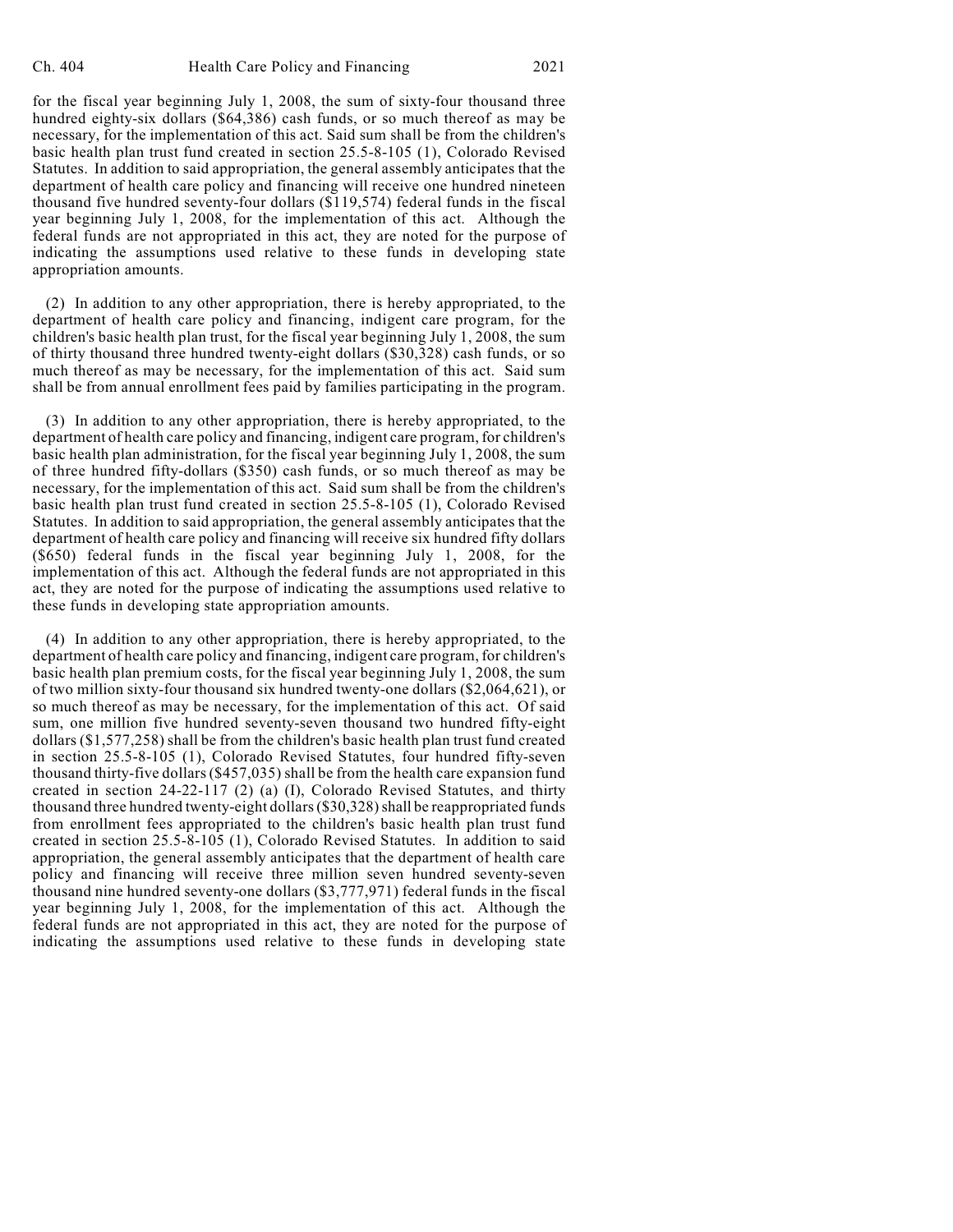## appropriation amounts.

(5) In addition to any other appropriation, there is hereby appropriated, to the department of health care policy and financing, indigent care program, for children's basic health plan dental costs, for the fiscal year beginning July 1, 2008, the sum of ninety-eight thousand eight hundred forty-five dollars (\$98,845) cash funds, or so much thereof as may be necessary, for the implementation of this act. Said sum shall be from the children's basic health plan trust fund created in section 25.5-8-105 (1), Colorado Revised Statutes. In addition to said appropriation, the general assembly anticipates that the department of health care policy and financing will receive one hundred eighty-three thousand five hundred seventy dollars (\$183,570) federal funds in the fiscal year beginning July 1, 2008, for the implementation of this act. Although the federal funds are not appropriated in this act, they are noted for the purpose of indicating the assumptions used relative to these funds in developing state appropriation amounts.

(6) In addition to any other appropriation, there is hereby appropriated, to the department of health care policy and financing, department of human services Medicaid-funded programs, office of information technology services - Medicaid funding, for the Colorado benefits management system, for the fiscal year beginning July 1, 2008, the sum ofsixteen thousand eight hundred thirty-five dollars (\$16,835) cash funds, or so much thereof as may be necessary, for the implementation of this act. Said sum shall be from the children's basic health plan trust fund created in section 25.5-8-105 (1), Colorado Revised Statutes. In addition to said appropriations, the general assembly anticipates that the department of health care policy and financing will receive fifteen thousand thirty-one dollars (\$15,031) federal funds in the fiscal year beginning July 1, 2008, for the implementation of this act. Although the federal funds are not appropriated in this act, they are noted for the purpose of indicating the assumptions used relative to these funds in developing state appropriation amounts.

(7) In addition to any other appropriation, there is hereby appropriated, to the department of human services, for the Colorado benefits management system, for the fiscal year beginning July 1, 2008, the sum of fifty-three thousand six hundred forty-two dollars (\$53,642). Of said sum, twenty-one thousand seven hundred seventy-six dollars (\$21,776) shall be from the children's basic health plan trust fund created in section 25.5-8-105 (1), Colorado Revised Statutes, and thirty-one thousand eight hundred sixty-six dollars (\$31,866) shall be reappropriated funds transferred from the department of health care policy and financing. In addition to said appropriations, the general assembly anticipates that the department of human services will receive thirty-eight thousand one hundred sixty-four dollars (\$38,164) federal funds in the fiscal year beginning July 1, 2008, for the implementation of this act. Although the federal funds are not appropriated in this act, they are noted for the purpose of indicating the assumptions used relative to these funds in developing state appropriation amounts.

**SECTION 7. Effective date.** (1) This act shall take effect upon passage; except that:

(a) Section 4 of this act shall take effect on January 1, 2009;